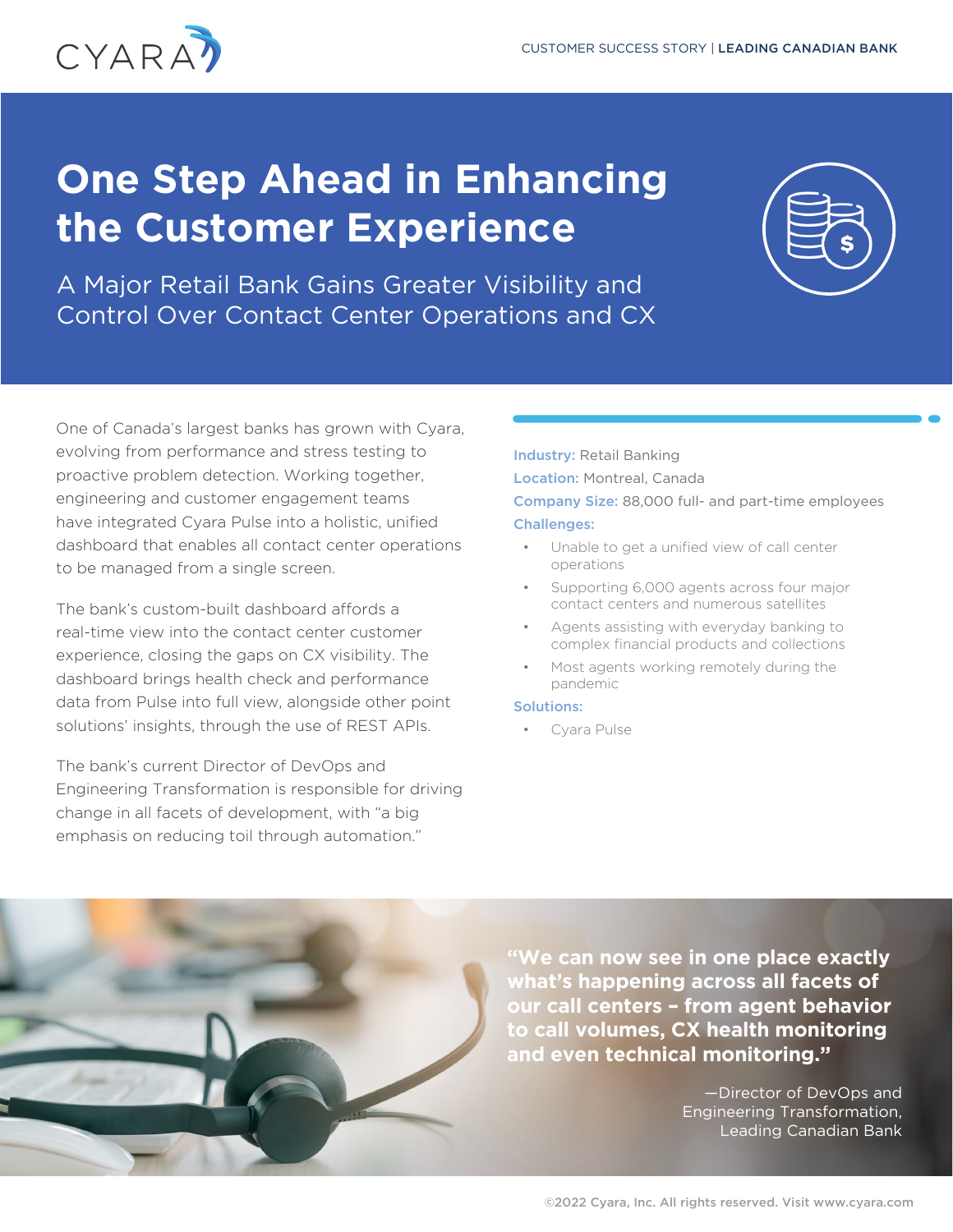"I'm focused on finding friction in the development process and remove it through automation or some form of tooling."

### Deep Experience with Cyara

Already very familiar with the essential role Cyara can play in achieving his goal, this Director of DevOps and Engineering Transformation has worked with Cyara since 2011, when the bank was in the process of shifting from a Nortel call center solution to Voice over Internet Protocol (VoIP). "Back then, VoIP was relatively new for large call centers; we started working to make sure the new environment we were deploying would scale to the highest loads we anticipated would be put on it.

"Our main focus was on performance and stress testing of the environment," they continue. "We did frequent load testing of the production environment, and each one of those tests found a new soft spot that we had to address."

"In the early days, Cyara was instrumental in helping us identify any weaknesses in the new system we were deploying."

> — Director of DevOps and Engineering Transformation, Leading Canadian Bank

"It was great in that we were able to find those problems early on and resolve them, hardening the solution in such a way that it would prevent any soft spot from becoming a real client impact issue in the future."

# Following the Customer Journey

Sr. Manager Modernization & Resiliency, has been with the bank since 2006. Their experience in application development has been invaluable in helping drive the customer experience in their call center technology. They are currently accountable for lifecycle management of the bank's virtual assistant and IVR assistant. These telephonic helpers are "the front door our organization," they said. "We receive and route tens of millions of customer interactions each year."

In 2011, during the migration to VoIP, they began automating all IVR and routing strategy test cases. "This allowed our teams to provide a level of test coverage that was never before possible when we were doing things manually," this Senior Manager says. "Cyara gave us significantly greater confidence in the changes being rolled out into production, allowing us to go-live with these changes faster than ever before."

#### **BENEFITS ACHIEVED**



#### 6,000 agents supported, most working remotely

More than 12 applications integrated with Cyara Pulse



Holistic view into call center operations

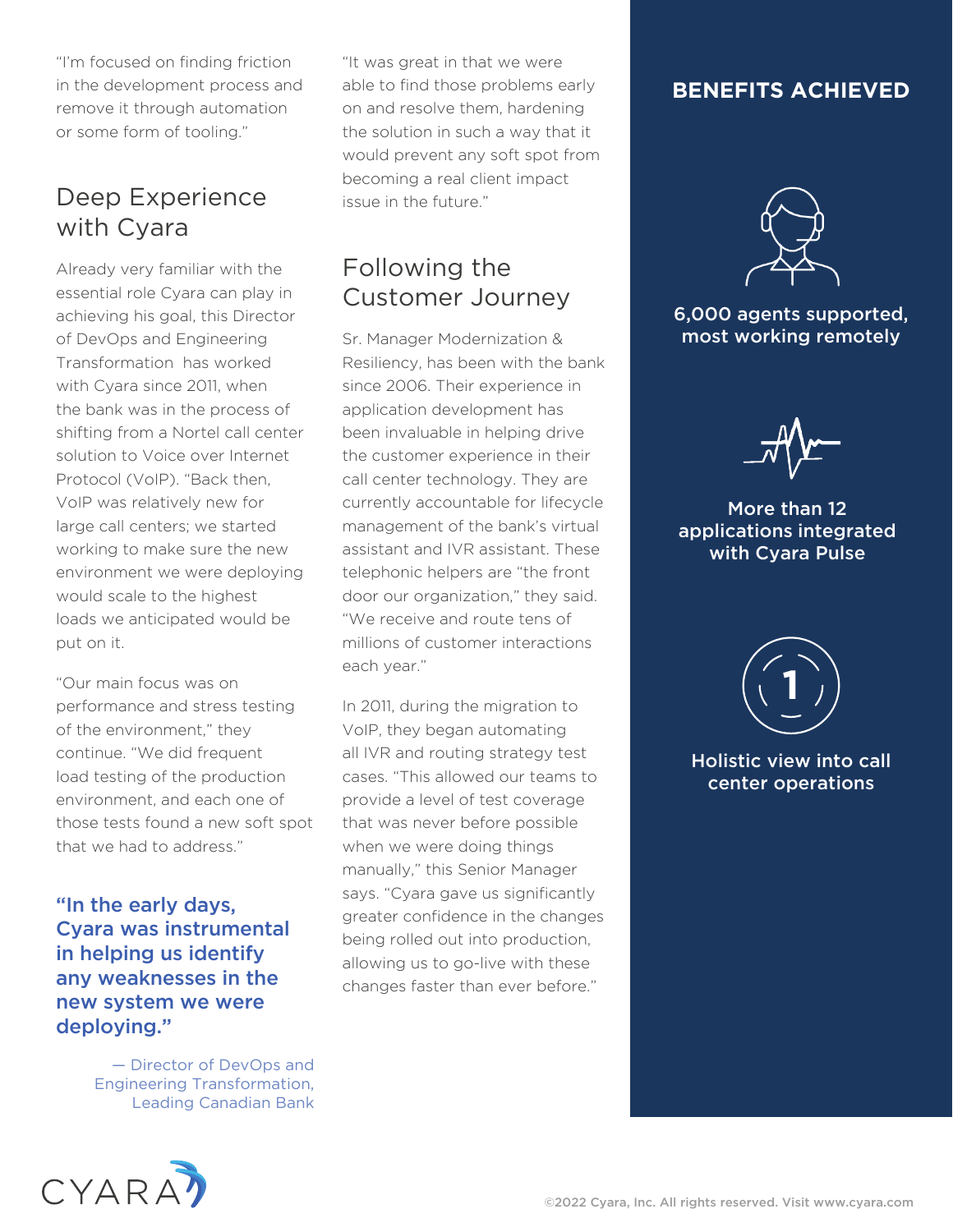#### "Cyara helped us find and isolate problems impacting our customer that we never knew we had."

—Sr. Manager Modernization & Resiliency



Over time, this financial institution grew to use the entire Cyara platform, evolving from load testing, regression testing and application performance monitoring to live CX monitoring. "In recent years we have been focusing heavily on monitoring. But while we can instrument all of our systems pretty well, we knew that there were issues out there that we could not simply detect. We started working with Cyara to create system monitoring campaigns, to reproduce what was happening from a CX perspective in a technology-agnostic way," the Senior Manager said.

In fact, their network infrastructure contained numerous upstream carrier components that were outside of the team's line of sight. "There were multiple areas that we had no information about. Cyara monitoring allowed us to provide the end-toend coverage to follow the exact journey a customer would take," he said.

## Real-time CX monitoring

Their Direction of DevOps and Engineering Transformation expands on how they use Cyara Pulse for real-time monitoring. "From an operations perspective, one of the bigger challenges we had was that each of our core systems that drive the call center had its own dashboard, its own view of what's happening in that system. Some were better than others, some had more detail than others, but ultimately it was a real challenge to understand what was truly happening at any given point."

At times their team would need to log into six or seven of these tools trying to "stitch it all together" to get a clear picture of what was happening. "It's difficult for us to troubleshoot incidents that were hard to understand from both business and technology perspectives."

### Consolidating data in a single store

The bank addressed this fragmented view by consolidating all data from the various applications into a single data store. From there, they used Cyara to build out multi-source displays that provide a centralized, holistic view. We can now see exactly what's happening in our call centers, in one place. We can monitor every facet, from agent behavior to call volumes and CX health. We can even get a quick overview of what's happening technically."

#### "Cyara offers a very powerful set of APIs that we can do a lot with."

—Director of DevOps and Engineering Transformation, Leading Canadian Bank